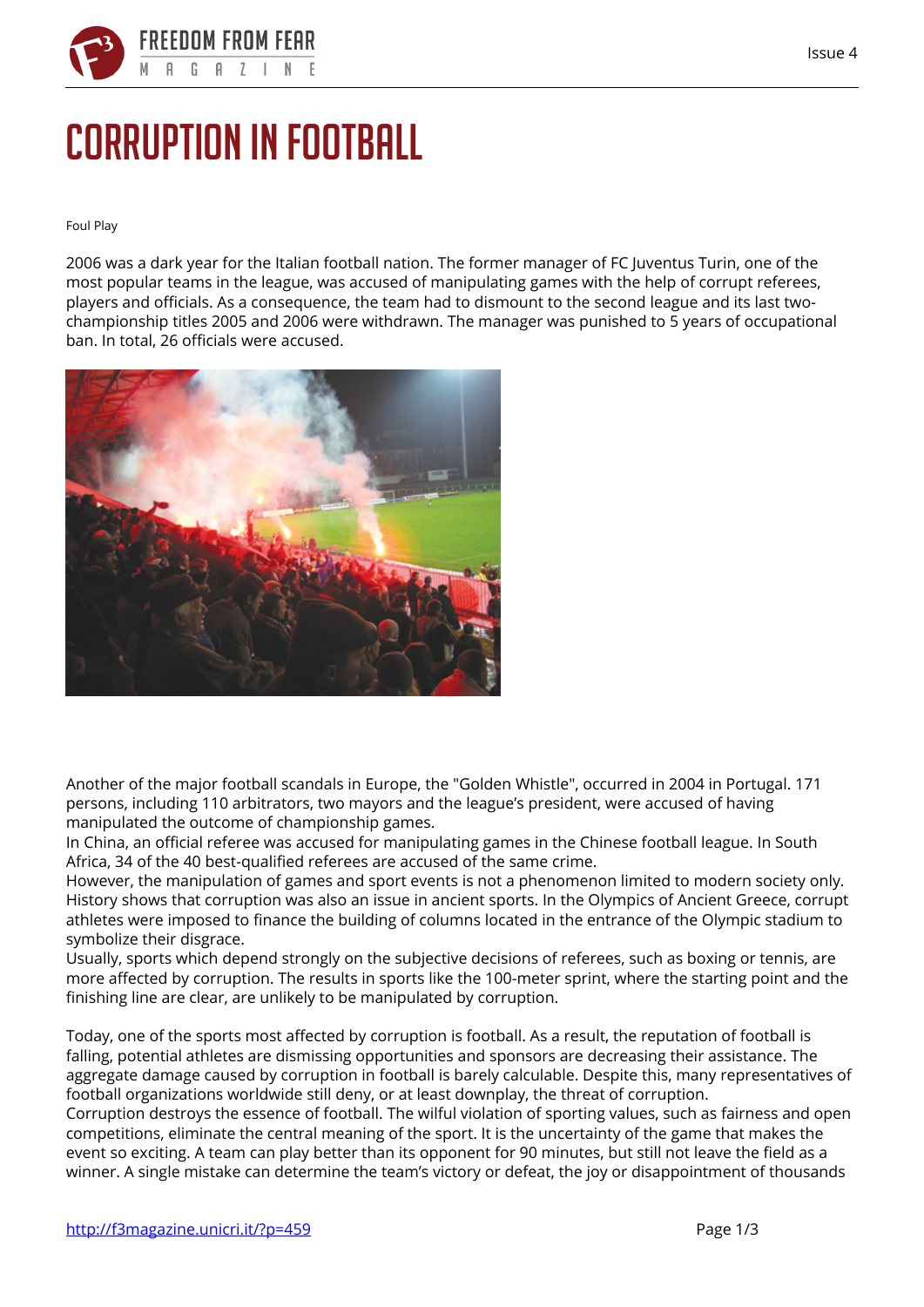of people, sometimes even of an entire nation. Perfection in sports is not possible, mistakes are part of the game and that is what makes it worth watching. However, errors can also be made voluntarily, for personal interest. The viewer notices nothing or hardly anything. Only doubts remain, today more than ever. Generally, corruption in football appears in many forms and in many areas. In countries in which the betting markets are less developed, corruption generally aims to achieve better rankings in the league. In countries with developed betting markets, corruption aims at manipulating individual games in order to maximize betting revenues. Corruption also appears in connection with the construction industry, for example in the decision of whom to contract to build football stadiums, or in which location certain events shall take place. One of the most famous cases occurred in Germany, where the president of a premier league football club received 2.8 million Euros from a construction company for insights that allowed the company to obtain the building contract for the stadium.

Corruption can also appear in sponsorship, in television reporting and even in the process of appointing officials.

However, it is clear that today corruption in football is far more than just the manipulation of games. Nowadays, corruption has also affected another, more lucrative area of football: the deal with players. As an example, a former couch of Brazil's national team is under suspicion to have appointed 91 players in order to profit later from their higher market value.

In a globalised world, corruption in football has obtained a whole new dimension. Markets are networked, transactions are inscrutable, and profits are high. Corruption has become a crime without borders, a veritably transnational organized crime. These circumstances imply that an international approach is necessary to fight the phenomenon. Cooperation between the private and public sector are fundamental. The involvement of the media and the civil society is indispensable.

On this basis, UNICRI has developed a project, including all of these stakeholders.

As a first step, the project intends to develop an exemplary strategy to prevent and control the various types of corruption in football at a national and international level. This Anti-Corruption Strategy (ACS) shall be developed in conjunction with key decision-makers and institutions of football, representatives of national and international football leagues, national prosecutors and law enforcement officials, as well as the media and the civil society. This network would make it possible to identify the main corruption risks and to formulate clear activities and objectives.

On the other hand, the network would build the platform for greater collaboration and ensure a direct exchange of information and know-how. Finally, the network would set the basis for the establishment of Public Private Partnerships (PPP), uniting the efforts and capacities of the public and the private sectors in the fight against corruption in football.

The established partnerships and the Anti-Corruption Strategy would be the starting point for the implementation phase of the project. In this phase, the action plan formulated in the ACS shall be put in practice. In addition, the identified activities could be accompanied by complimentary measures.

One of the intended complimentary measures is the organization of awareness-raising campaigns, in order to amplify the support from the civil society as well as the private and public sector. The campaigns should be organized in close collaboration with the media, football clubs, players and fans, in order to attain the maximum publicity. Being the most popular sport in the world, football provides unique opportunities to challenge corruption in- and outside the stadiums. In order to further contribute to the changing of attitudes at large, the project intends to formulate target-oriented codes of conduct. These should define nondesirable and criminal behaviour of officials and athletes among each other and in relation to external partners such as the media and private interest groups.

In order to ensure a more rapid and effective detection and prosecution of corruption, the project intends to identify and reinforce modern technical facilities. The development of manuals and toolkits would strengthen the law enforcement capacities and promote innovative and established practices.

Particularly in relation to the upcoming European Championship and the World Cup, the results of this project shall build the basis for future international initiatives to fight corruption, not only in football but in other sports as well. The instruments developed and used for advancing corruption control in football will be applied to other sports affected by the phenomenon.